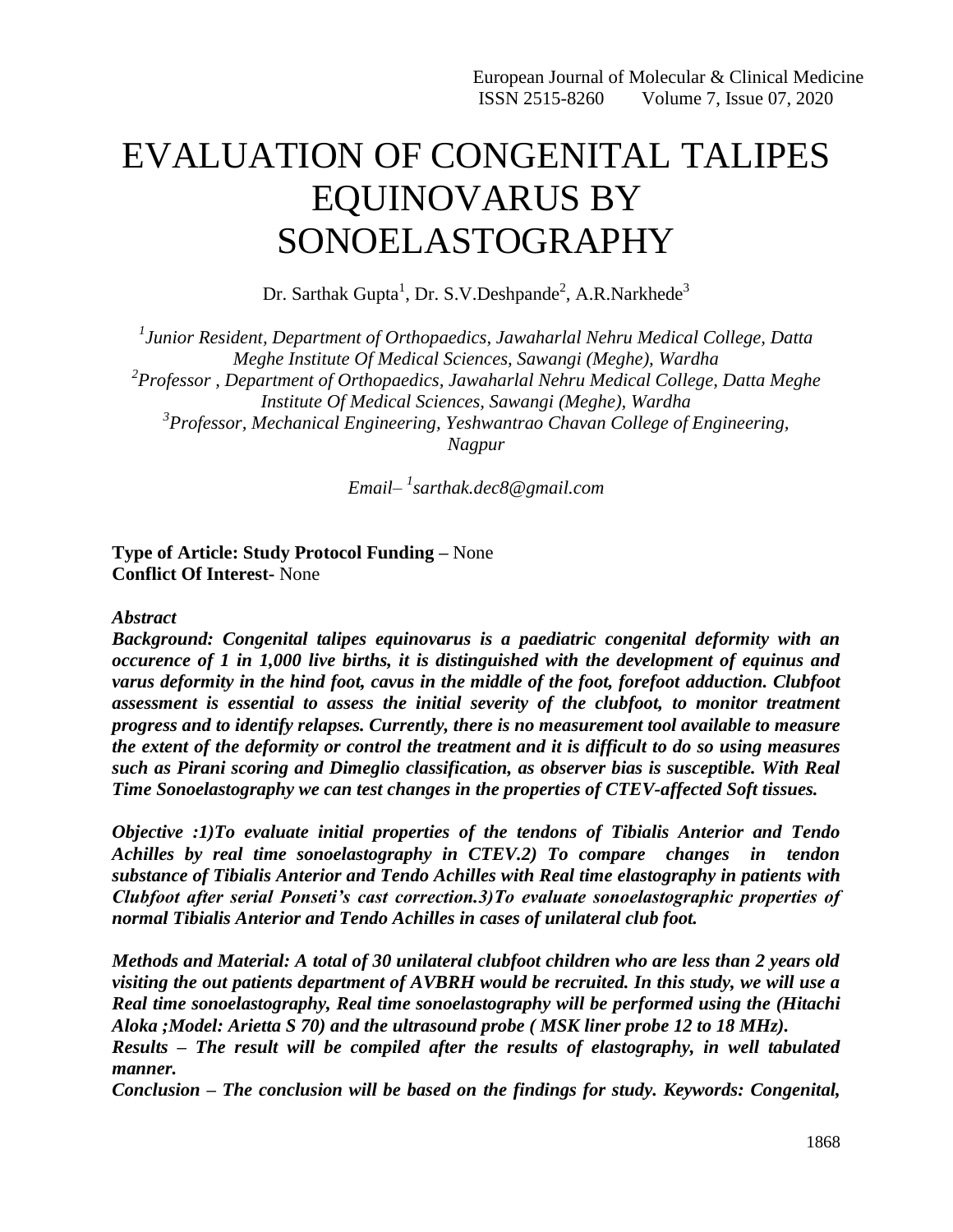# **1. INTRODUCTION**

Congenital talipes equinovarus is a paediatric congenital deformity with an occurrence of 1 in 1,000 live births, it is distinguished . By the development of equinus and varus deformity in the hind foot, cavus in the middle of the foot, forefoot adduction.<sup>1</sup> CTEV / clubfoot is a mixed bone and soft-tissue disease.  $2$  The Ponseti  $3$  (conservative) procedure is commonly used as a method of treatment involving manual manipulation, serial casting, tenotomy of tendoachilles and bracing.<sup>3</sup> There is currently no examination or methodology available to measure the extent of the deformity or to control the treatment and it is difficult to do so with classification systems (Pirani scoring, Dimeglio classification) because they are prone to observer bias<sup>4</sup>.

It is seen that the radiological assessment are difficult due to presence of non-ossified bones in the babies <sup>5</sup>. The real challenge is in positioning the baby's feet accurately during radiological evaluation by Xray, CT or MRI.<sup>6,7</sup>. The CT scan may be dangerous of a baby as it has radioactive emissions.<sup>8</sup> On the other hand, MRI imaging methods can be used to visualize the soft tissue structure, bone ossification , misalignment of bones and changes in tendons around the ankle joint and in the foot but MRI and  $CT<sup>9</sup>$  are expensive procedures and cannot be done multiple times at each stage of intervention, and would require short anesthesia for the baby.  $10$ Real Time Sonoelastography is a simple investigation that can assess the stiffness and changes in strain of soft tissue, muscle and tendons. A radiologist with experience about musculoskeletal diseases will be assessing the Region of interest(ROI) i.e. the Achilles tendon and tibialis anterior tendon in both axial and longitudinal plane. An indicator in the screen provides realtime input to the user about the correct amount of electrogram deformation. The total volume of deformation used to calculate the electrogram of the strain is the estimate of the patient's natural, or physiological, motion plus the transducer 's external compression. It shows instantaneous or momentary deformation of the tissues. The elastosonogram analysis will give us strain index. The colors in the ROI vary from blue to red to demonstrate the relative hardness and softness of areas within the ROI. The probe is held manually in place while the patient is in a state of rest. For every patient the entire test takes approximately 10 minutes. Position of the two same circle ROI, called 1 and 2, measuring 4 mm in diameter, will be analysed. The reference ROI 2 was placed in the bone tissue, while the ROI 1 was placed in the distal tendon region, measuring the strain index  $(SI = ROI1 / ROI2)$ .

# **2. ASSESSMENT**

The child will be positioned  $1<sup>st</sup>$  in a supine position in the mothers lap. The tibialis anterior tendon will be marked with marker pain. The radiologist would be asked to perform sonoelastography of the tibial anterior tendon between anterior ankle joint line to its entrance in mid foot. Similarly Tendo Achilles tendon is marked with temporary mark and sonoelastography would be done at 2 different locations (i) at the insertion and (ii)2-5 cm proximal to insertion. The assessment will be done at the time of presentation and after the completion of 5-6 cast application.

# **3. METHODS AND MATERIAL:**

**Duration of study:** August 2019 –August 2021 **Place of study:** Department of Orthopaedics, JNMC, AVBRH, DMIMS, Wardha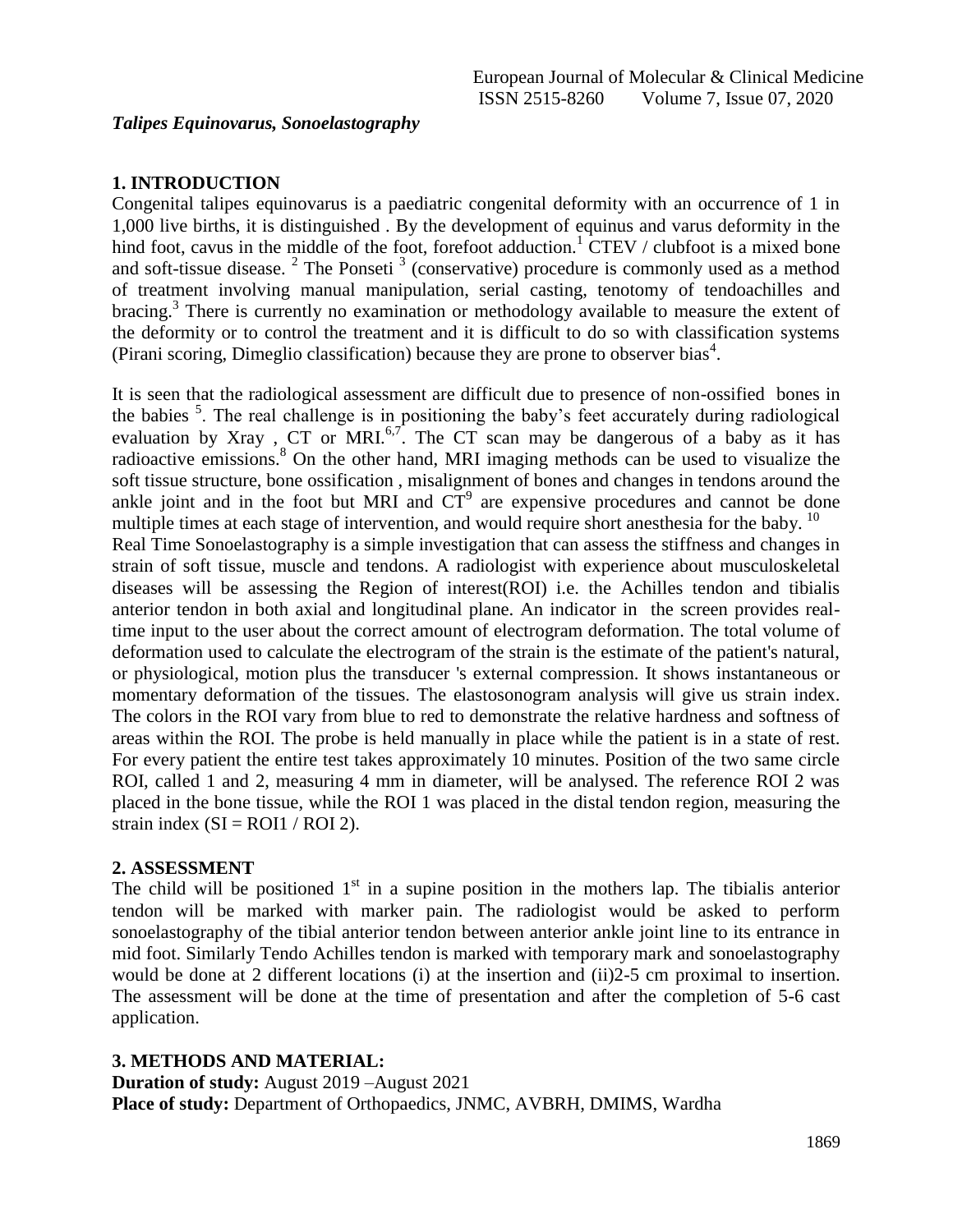**Study design:** Prospective observational study **Sample size:**

Sample size = 30 was calculated by using the following formulae  $\chi$ 2 x N x P(1-P)  $[C2 (N-1)] + \chi 2 \times P \times (1-P)$ 

A total of 30 unilateral clubfoot children who are less than 2 years old visiting the out patients department of AVBRH would be recruited.

# **The criteria of inclusion include:**

(a) Idiopathic congenital clubfoot.

(b) Both genders. (c)Unilateral/Bilateral clubfoot. (d)Untreated/Treated clubfoot.

# **The criteria of exclusion include:**

- (a) neurological conditions leading to clubfoot
- (b) Clubfoot related with various syndromes. (c)Traumatic club foot
- (d)Muscle dystrophies (e)Infection.

(f)Connective tissue disorders (g)Metabolic diseases (h)Tendon injuries

(i)After any surgery around leg , ankle or foot (j)Endocrine disorders.

(k) Congenital skeletal limb deficiencies.

(l) If parents are not willing to get enrolled in the study

# **4. EQUIPMENT/MEASUREMENT TOOLS**

we will be using a Real time sonoelastography, Real time sonoelastography will be performed using the (Hitachi Aloka ;Model: Arietta S 70) and the ultrasound probe ( MSK liner probe 12 to 18 MHz).

# **5. EXPECTED RESULTS:**

The study will be conducted for a period of 2 years and all the observations will be depicted in a well tabulated master chart and conclusion will be drawn. RTE is a cheap and easy technique for determining the tendon material in clubfoot.

# **6. DISCUSSION:**

Study from different center showing the role of Sonoelastography in evaluation of club foot are available. A study was done in 2012 by Salvatore Masala with the aim to assess the real time sonoelastography(RTE) as a primary investigation for the evaluation of tendon substance in patients affected by clubfoot. Systemic disorders like hypertension  $11,12,13$ , diabetes  $14,15,16$  also affect healing and treatment of these underlying entities needs to be addressed properly. Few of the other related studies on bone and joint disorders are available  $17,18$ . Few evidences from Global burden of disease study also reflected on this type of entities  $19,20$ .

# **REFERENCES:**

- [1]. Wynne-Davies R. Family studies and the cause of congenital club foot. The Journal of Bone and Joint Surgery. British Volume. 1964 Aug;46(3):445-63.
- [2]. Meena S, Sharma P, Gangary SK, Lohia LK. Congenital clubfoot. Journal of Orthopaedics and Allied Sciences. 2014 Jul 1;2(2):34.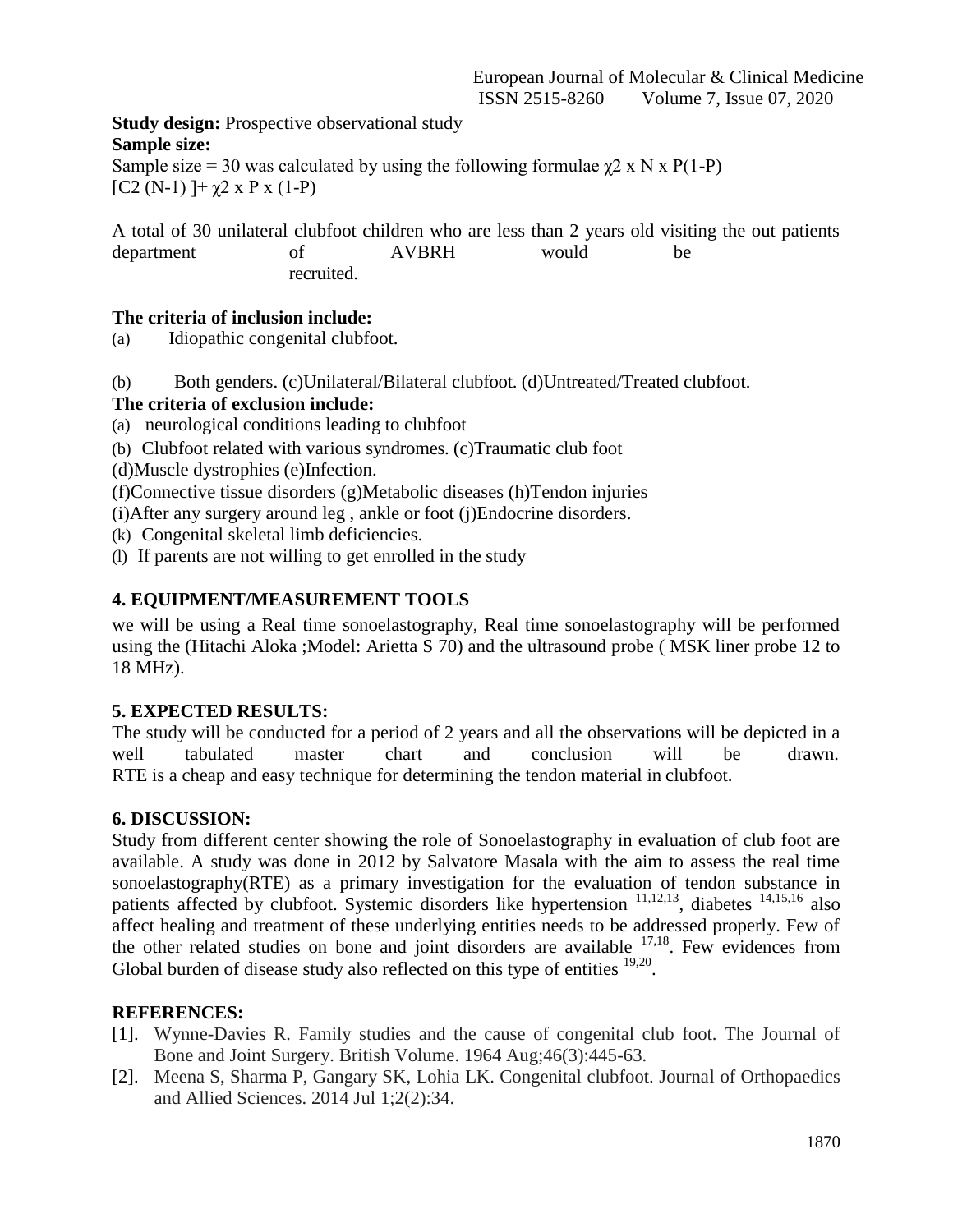- [3]. Lykissas MG, Crawford AH, Eismann EA, Tamai J. Ponseti method compared with softtissue release for the management of clubfoot: A meta-analysis study. World journal of orthopedics. 2013 Jul 18;4(3):144.
- [4]. Lampasi M, Abati CN, Stilli S, Trisolino G. Use of the Pirani score in monitoring progression of correction and in guiding indications for tenotomy in the Ponseti method: Are we coming to the same decisions?. Journal of Orthopaedic Surgery. 2017 Jun 16;25(2):2309499017713916.
- [5]. Herd F, Macnicol M, Abboud RJ. The need for biomechanical evaluation in the assessment of clubfoot. The Foot. 2004 Jun 1;14(2):72-6.
- [6]. Ganesan B, Luximon A, Al-Jumaily AA, Yip J, Gibbons PJ, Chivers A. Developing a three-dimensional (3D) assessment method for clubfoot—a study protocol. Frontiers in physiology. 2018 Jan 4;8:1098.
- [7]. Shiels WE, Coley BD, Kean J, Adler BH. Focused dynamic sonographic examination of the congenital clubfoot. Pediatric radiology. 2007 Nov 1;37(11):1118-24.
- [8]. Gigante C, Talenti E, Turra S. Sonographic assessment of clubfoot. Journal of Clinical Ultrasound. 2004 Jun;32(5):235-42.
- [9]. Solanki PV, Sheth BA, Poduval M, Sams SB. Effectiveness of modified ankle foot orthosis of low-temperature thermoplastics in idiopathic congenital talipes equino varus. Journal of Pediatric Orthopaedics B. 2010 Jul 1;19(4):353-60.
- [10]. Smith PA, Kuo KN, Graf AN, Krzak J, Flanagan A, Hassani S, Caudill AK, Dietz FR, Morcuende J, Harris GF. Long-term results of comprehensive clubfoot release versus the Ponseti method: which is better?. Clinical Orthopaedics and Related Research®. 2014 Apr 1;472(4):1281-90.
- [11]. Papalkar P, Kumar S, Agrawal S, Raisinghani N, Marfani G, Mishra A. Heterotaxy syndrome presenting as severe pulmonary artery hypertension in a young old female: case report. Official Journal of the Italian Society of Gerontology and Geriatrics. 2018 Jan 1:59.
- [12]. Charan N, Choudhari M, Sonkusale M, Deshpande R. Anesthetic management of chronic thromboembolic pulmonary hypertension for pulmonary endarterectomy. Journal of Datta Meghe Institute of Medical Sciences University. 2017 Oct 1;12(4):289.https://doi.org/10.4103/jdmimsu.jdmimsu\_40\_17.
- [13]. GaiKwad KB, JoShi NG, Selkar SP. Study of nitrosative stress in 'Pregnancy Induced Hypertension'. Journal of Clinical and Diagnostic Research: JCDR. 2017 Mar;11(3):BC06. https://doi.org/10.7860/JCDR/2017/23960.9396.
- [14]. Bhinder HP, Kamble TK. The study of carotid intima-media thickness in prediabetes and its correlation with cardiovascular risk factors. Journal of Datta Meghe Institute of Medical Sciences University. 2018 Apr 1;13(2):79. https://doi.org/10.4103/jdmimsu.jdmimsu\_58\_18.
- [15]. Khatib MN, Kirubakaran R, Gaidhane S, Shankar AH, Syed ZQ. Yoga for improving functional capacity, quality of life and cardiovascular outcomes in people with heart failure. The Cochrane Database of Systematic Reviews. 2017 Jul;2017(7).
- [16]. https://doi.org/10.1002/14651858.CD012015.pub2.
- [17]. Cladius S, Jadhav U, Ghewade B, Ali S, Dhamgaye T. Study of diabetes mellitus in association with tuberculosis. Journal of Datta Meghe Institute of Medical Sciences University. 2017 Apr 1;12(2):143. https://doi.org/10.4103/jdmimsu.jdmimsu\_62\_17.
- [18]. Mundada G, Khan SM, Singhania SK, Gupta V, Singh PK, Khan S. Type-I monteggia with ipsilateral fracture of distal radius epiphyseal injury: A rare case report. Annals of African